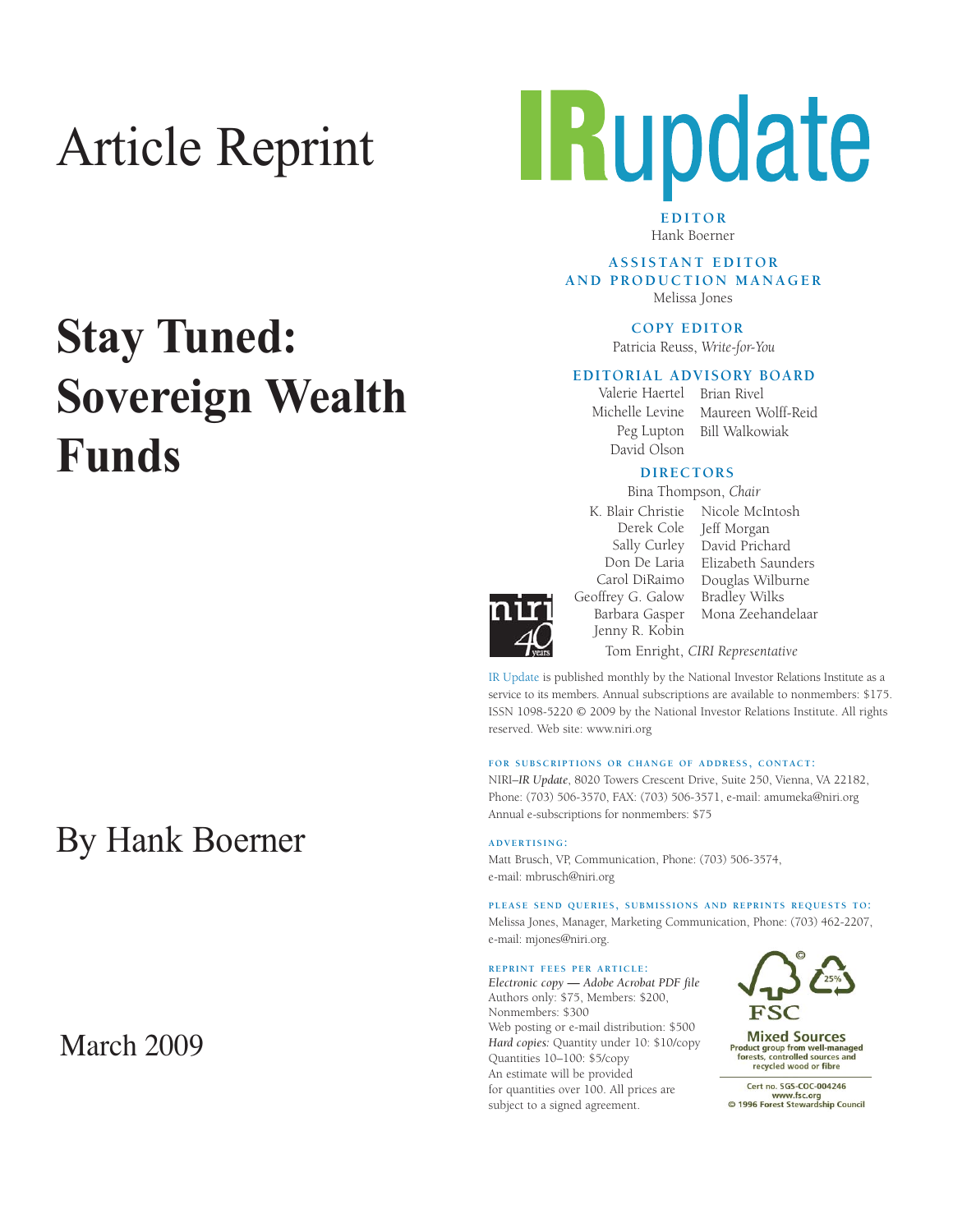# **STAY TUNED**

## **Sovereign Wealth Funds —**

# **Wealthy, Growing, Interested in the USA**

### **BY HANK BOERNER**

ooking for investors? Such as institutions, capital pools<br>and asset managers willing to invest in U.S. equities, fixed-<br>income, real estate, hedge funds, private equity, seed monies<br>for emerging technologies, options and o ooking for investors? Such as institutions, capital pools and asset managers willing to invest in U.S. equities, fixedincome, real estate, hedge funds, private equity, seed monies even willing to buy up entire companies? Well, who isn't these days?! As corporate management and boards respond in differing ways to the ongoing credit crunch and myriad challenges posed to accessing domestic and global capital markets, a distinct class of investors has come into sharper view. You've been hearing a bit more about these institutions: they are the world's Sovereign Wealth Funds ("SWFs") and certain related entities.

SWFs are not altogether unknown to us — we have some SWFs of our own in the United States. Think of large public employee pension funds such as CalPERS (California's, the largest), New York

State Common Fund, Connecticut's state employee fund, and others in their class — there are dozens of state pension funds that in effect, hold the investable wealth of sovereign U.S. states for beneficiaries current and future.



Looking beyond the U.S., we've identified and are monitoring at least 50 to 60 investment pools owned and directed by

*Hank Boerner*

national and city-state governments around the world that could be considered SWFs. These come in a variety of sizes, and operate in very different ways. Some are very transparent — the gold standard is Norway's SWF — and some operate in near secrecy.

Definitions can vary — *what is a SWF*? The U.S. Department of Treasury, which tracks SWFs and other foreign investors, sees them as a distinct pool of investment monies funded by [foreign] governments but managed separately from the respective governments' foreign reserves. These are institutions controlled by a wide range of governments on virtually all continents and their investment strategies are as varied as the countries, cultures and economic systems in which they originate. Treasury has negotiated agreements with a few SWFs on their U.S. investment activities, especially where sensitive industries or sectors are concerned. In 2007, Congress adopted legislation that requires additional scrutiny and higher-level clearances for transactions involving foreign government control (which in effect is how SWFs are structured and managed).

But large or small, transparent or opaque, capitalist-leaning or not, SWFs are poised to become more important investors in a broadening range of investments in the U.S. and other nations.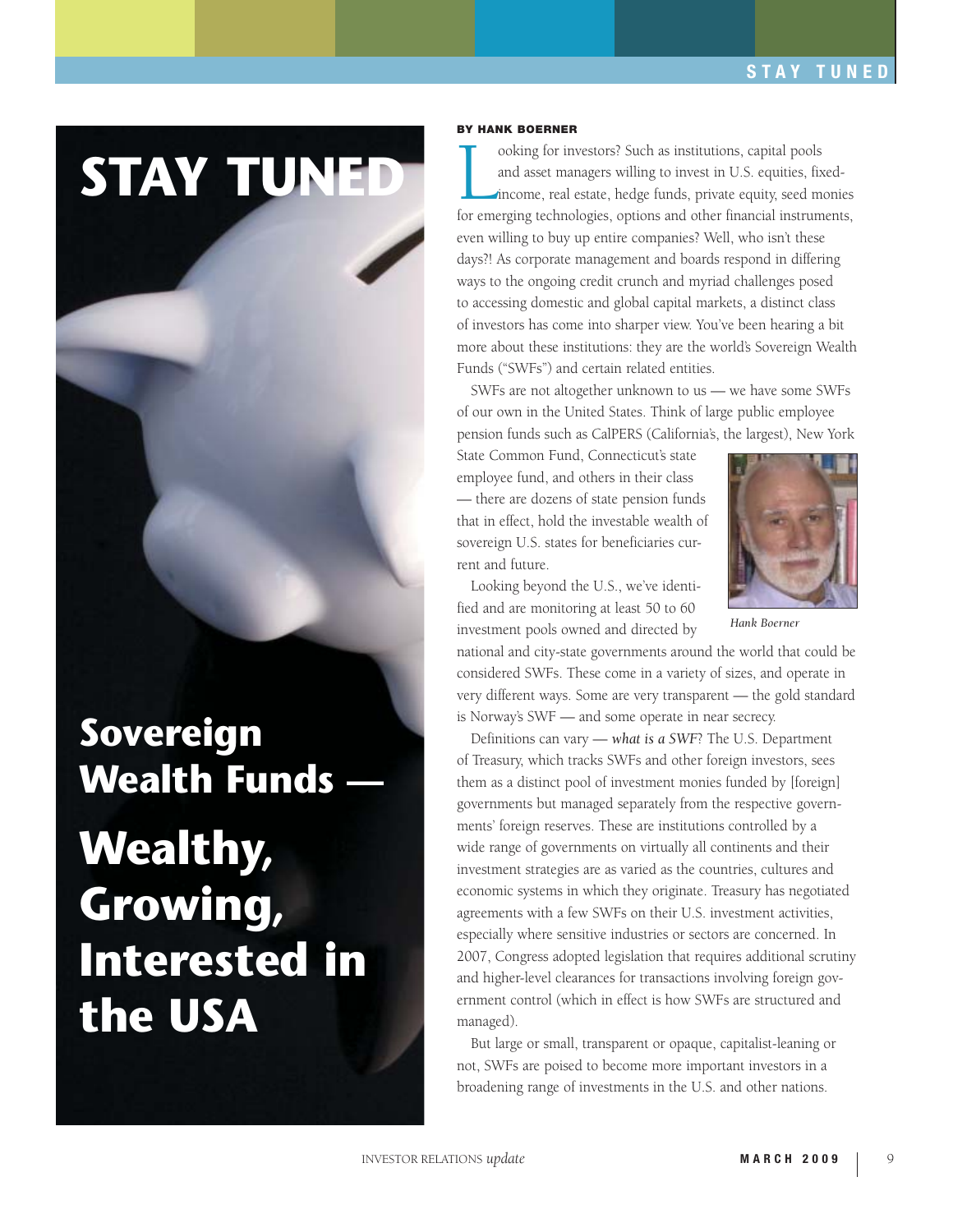## 3 NIRI ANNUAL CONFERENCE **GENERAL SESSION SPEAKERS**





## **Todd Buchholz**  Just Announced!

Former White House Senior Economic Adviser Todd Buchholz will deliver keen insights to you in Monday's conference keynote address. A well known economist, author, and lecturer, Buchholz is one of the country's leading experts on financial markets, politics and the economy. Buchholz's books, including New Ideas from Dead CEO's: Lasting Lessons from the Corner Office, and Market Shock are studied around the world for their insights into cutting edge issues that shake the financial markets, politics and the economy. In addition to serving the White House, he has advised such leading firms as Microsoft, Merrill Lynch, IBM, SAP and Toyota.

## **Abby Joseph Cohen**

The Senior Investment Strategist for Goldman Sachs and noted economist will provide thoughtful insights to attendees.

## **Chunka Mui**

Corporate innovator Chunka Mui will share insights and help you guide your communications strategy in today's market as Wednesday's keynote conference speaker.

Author of Billion Dollar Lessons: What You Can Learn from the Most Inexcusable Business Failures of the Last 25 Years, Mui is also a leading consultant on strategy, innovation, and the organizational inhibitors to success. He has deep insight on the breakthrough possibilities at the intersection of business and technology. At the same time, he has pragmatic appreciation of the challenges in harnessing such opportunities. He'll inspire you to think hard about strategic opportunities in your market while at the same time offering well-grounded, sensible advice on how to maximize your chance of success.

**Stay Tuned to ...** SWFs bargain-hunting in U.S. equities markets as share prices are at levels attractive to SWFs, which are mostly free to invest through the world's capital markets in instruments that are traded in open markets: stock indexes, common stock and corporate bonds are the easiest of SWF transactions. Some American IROs have been lately getting calls from SWF offices or their external managers to discuss long-term fundamentals of their companies and the possibilities of investment. And IROs are making the rounds of SWFs in Europe and the Middle East as they seek new investors.

**Stay Tuned to ...** increasing direct and significant equity investments in American companies by SWFs. Remember the recent headlines? Morgan Stanley received \$5 billion from the China SWF (China Investment Corporation). The United Arab Emirates (UAE) SWF — Abu Dhabi Investment Authority bought a 4.9 percent share of Citibank. Merrill Lynch got a \$5 billion infusion from Temasek Holdings, one of two SWFs in the wealthy city-state of Singapore (just before the Bank of America acquired M-L). The Blackstone Group (a leader in private equity) sold a 10 percent stake to China's SWF. Its competitor, Carlyle Group sold seven percent of the firm to Abu Dhabi. Even the clothing store, "Barney's" in New York City is owned by a SWF.

It would be hard to find large institutions anywhere in the world that have not suffered losses in the current bear market. SWFs are no exception; some are down 30 to 40 percent in this bear market. But while many institutional investors — mutual funds, hedge funds, private equity managers — may be looking forward to the day when they can replenish their investable dollars or other currencies, a number of the SWFs are very capable of accumulating cash and reserves right now, thanks to the modern era's efficient transfers of wealth. Think "natural resources," commodities like oil, gas, ores, precious stones, and other "extractable" forms of wealth. As countries like the United States, Japan and EU nations import these resources, some of the industrialized nations' wealth is transferred to other countries — to oil-producers in the Middle East or Africa or even Northern Europe.

The global oil and gas production leaders, experiencing less cash flow these days (now that crude